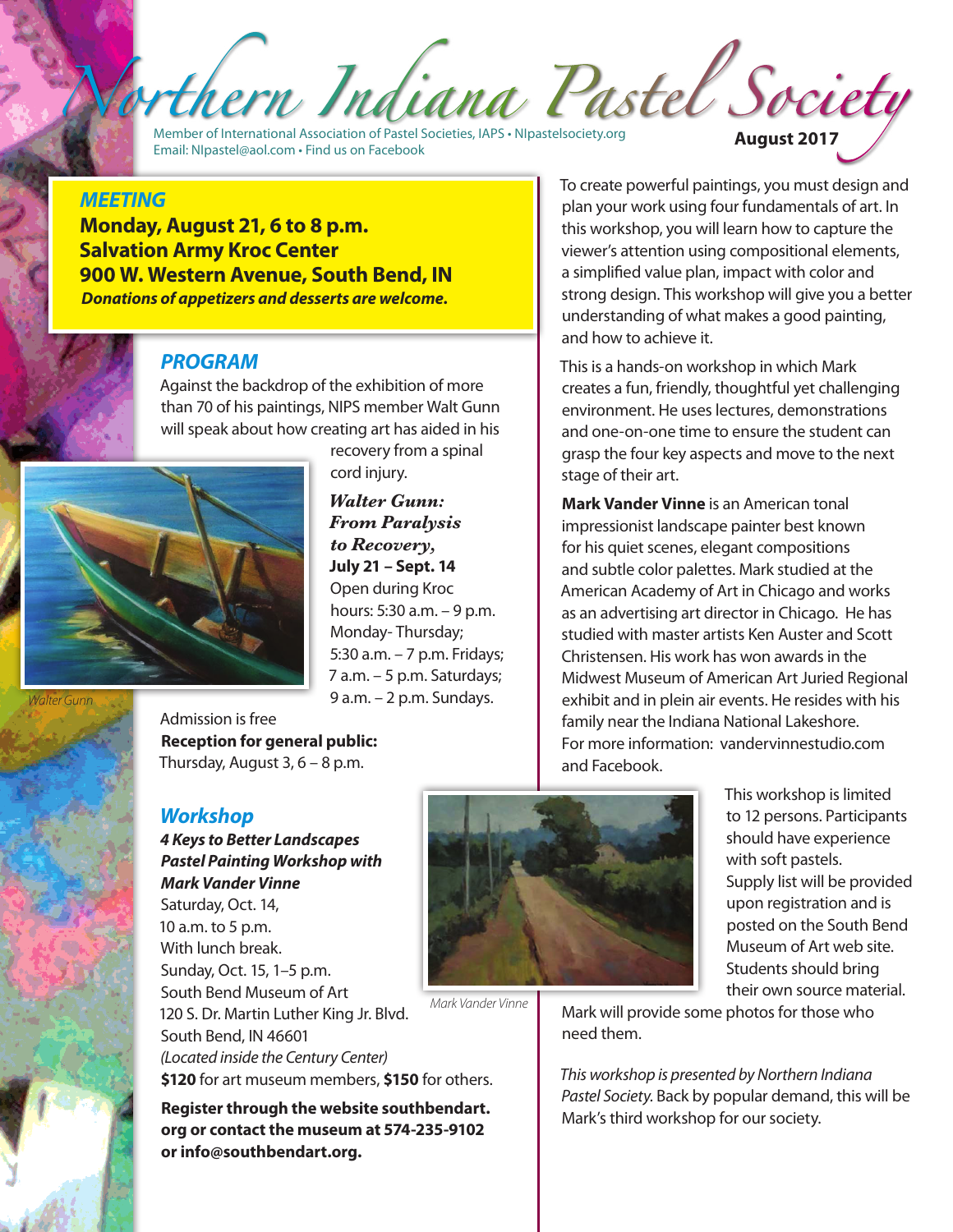### *Past meeting*

Award-winning pastel artist **Sibella Talic** of South Bend told about her art journey from Bosnia to the U.S. Her art includes landscapes and florals, but she is best known for the powerful portraits of faces from around the world. See her art on her Facebook page, Sibella's Art.

### *Future NIPS Shows*

#### **South Bend Civic Theatre**

Oct. 20–Dec. 23 during *Honk Jr.*, a children's play, which runs Oct. 20–29 and *A Christmas Story*, Dec. 1–23. The gallery show will be mentioned at the performances and listed in the program.

#### **Fernwood Botanical Gardens Gallery**

Friday March 16 to Sunday April 29, 2018 with closing reception on Sunday April 29, 2 to 4 p.m., and releasing of art afterward. One or two works accepted and at least one will be shown. Commission is 30 percent.

**MoonTree Studios, Donaldson, Ind.:** Opening Oct. 6, releasing Nov. 5, 2018

**Buchanan Art Center** 2019

**Colfax Cultural Center** September-October 2020.

#### Members **Sue Coultas, Peg Luecke, Mary Meehan Firtl** and **Barbara Gentner Stephenson**

will have their work in a show Sept. 15 to Oct. 27 at Colfax Cultural Center, 914 Lincoln Way West, South Bend. A reception with refreshments will be held 7–9 p.m. Oct. 6, a First Friday in South Bend. Each artist will display 5-6 works. This show will also feature members of St. Joe Valley Watercolor Society. Sue, Peg, Mary and Barbara will represent our Pastel Society. All have been members since the early days and have had key roles in our society. Sue is treasurer, Peg manages the website, Mary is secretary and newsletter designer, and Barbara manages the Facebook page. All have worked on exhibits as well.

# *You may be interested*

Buchanan Art Center is taking applications for shows. buchananartcenter@gmail.com.

*Rags, Bags and Bling* will be the theme of this fall's art competition at Buchanan Art Center. Jewelry, fabrics and paintings related to clothes, fashion illustration or historical costumes are invited.

Indiana Plein Air Painters Assoc. will host the *First Blush of Fall* paint-out at Mississenwa Lake and Converse, IN,



*Photo from IPAPA website*

northeast of Kokomo. Registration will be Sept. 23 at Romanda's Restaurant, 223 N. Jefferson St., Converse IN. \$2,000 in awards will be given. See details at firstbrushoffall.wordpress.com

*Water Elementals* a show of oil paintings and pastels by **Susan M. Henshaw** will be held July 21 to Sept. 10 at Fernwood Botanical Garden, 13988 Range Line Road, Niles, MI. Info: 269-695-649, fernwoodbotanical.org

# *Honors*

**Jude Phillips** was the winner of the *Courthouse Art Project* in Plymouth IN. Her pastel of the Marshall County Courthouse will hang at the Indiana State Bar Association in Indianapolis with courthouse paintings from 91 Indiana counties.

**Helen Kleczynski** had a painting accepted into the Pastel Society of America Exhibition, *Enduring Brilliance*. Fewer than 180 paintings were accepted from 1,298 entries. The exhibit runs Sept. 6 to Oct. 1 at the National Arts Club in New York City.

# *Education*

Classes will begin the week of Sept. 11 at Elkhart Art League, in the Depot, 131 Tyler St., Elkhart. **Bob Williams** will offer a pastel portrait and figure class 2–5 p.m. Thursdays. He will offer a class 6–9 p.m. Thursdays if there is enough interest. **Phil Monteith** will offer a pastel class 1–4 p.m. Sept. 15, 22, 29. Beginners as well as advanced pastelists are welcome. Each needs a pastel set and drawing board. Pastel paper and source material will be furnished. For those needing pastel sets, Phil suggests Nupastel. Website: ealonline.org

Classes begin the week of Sept. 11 at South Bend Museum of Art. **Cathy McCormick** will teach a pastel landscapes class 6:30 to 9:30 Tuesday evenings. All skill levels are welcome. Cathy offers a beginning drawing class Thursdays 1:30 to 4:30 p.m. southbendart.org or 574-235-9102